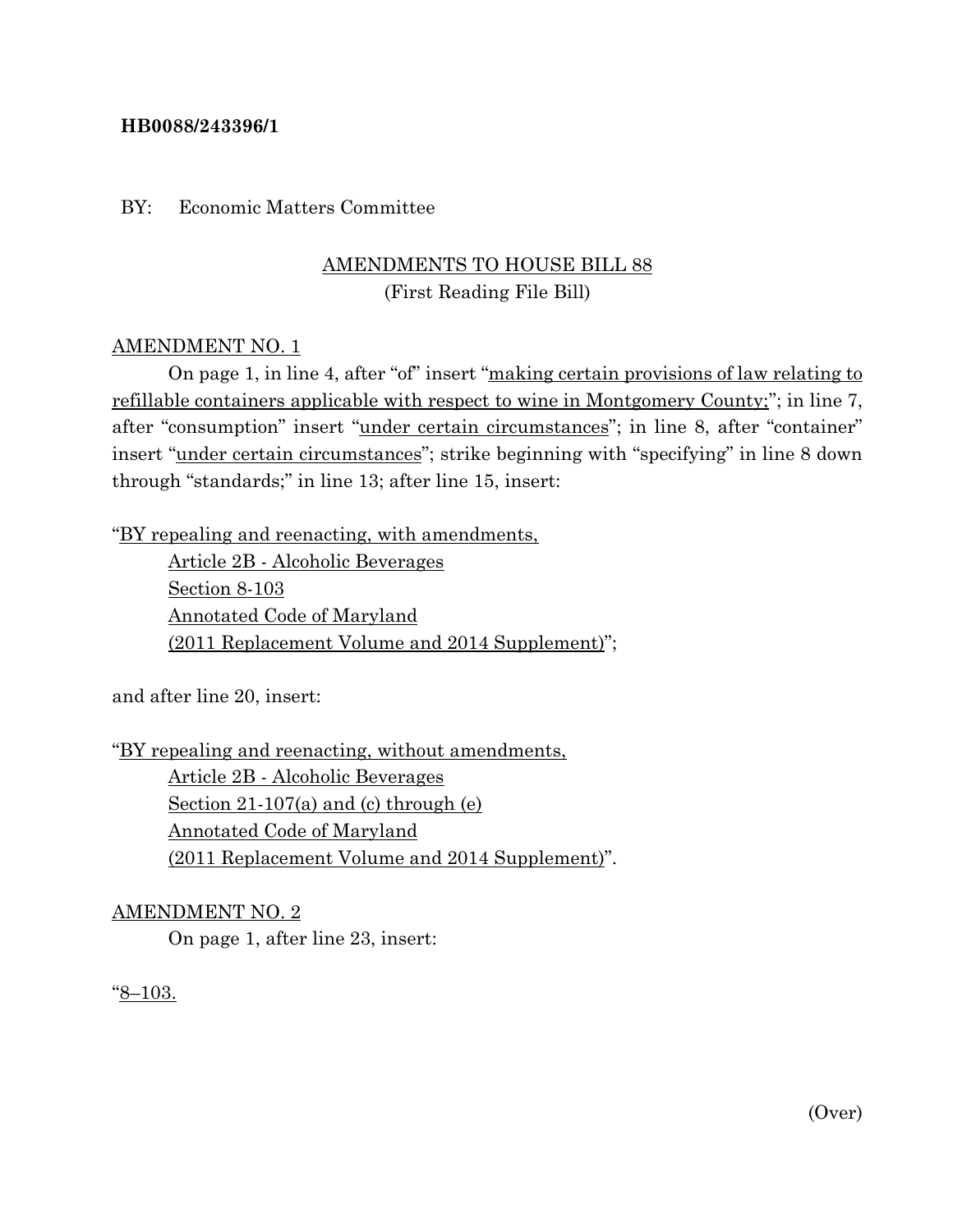# **HB0088/243396/1 ECM Amendments to HB 88 Page 2 of 4**

(a) (1) This section applies with respect to draft beer in the following jurisdictions:

- (i) Baltimore County;
- (ii) Carroll County;
- (iii) Harford County;
- (iv) Howard County;
- (v) Prince George's County; and
- (vi) St. Mary's County.

(2) This section applies with respect to wine in **THE FOLLOWING JURISDICTIONS:**

- **(I)** Howard County**; AND**
- **(II) MONTGOMERY COUNTY**.
- (b) There is a refillable container permit.

(c) With respect to the alcoholic beverages authorized for the local jurisdiction under subsection (a) of this section, a refillable container permit entitles the permit holder to sell draft beer or wine, respectively, for consumption off the licensed premises in a refillable container that meets the standards under § 21–107 of this article.

(d) The term of a refillable container permit is the same as that of the underlying alcoholic beverages license.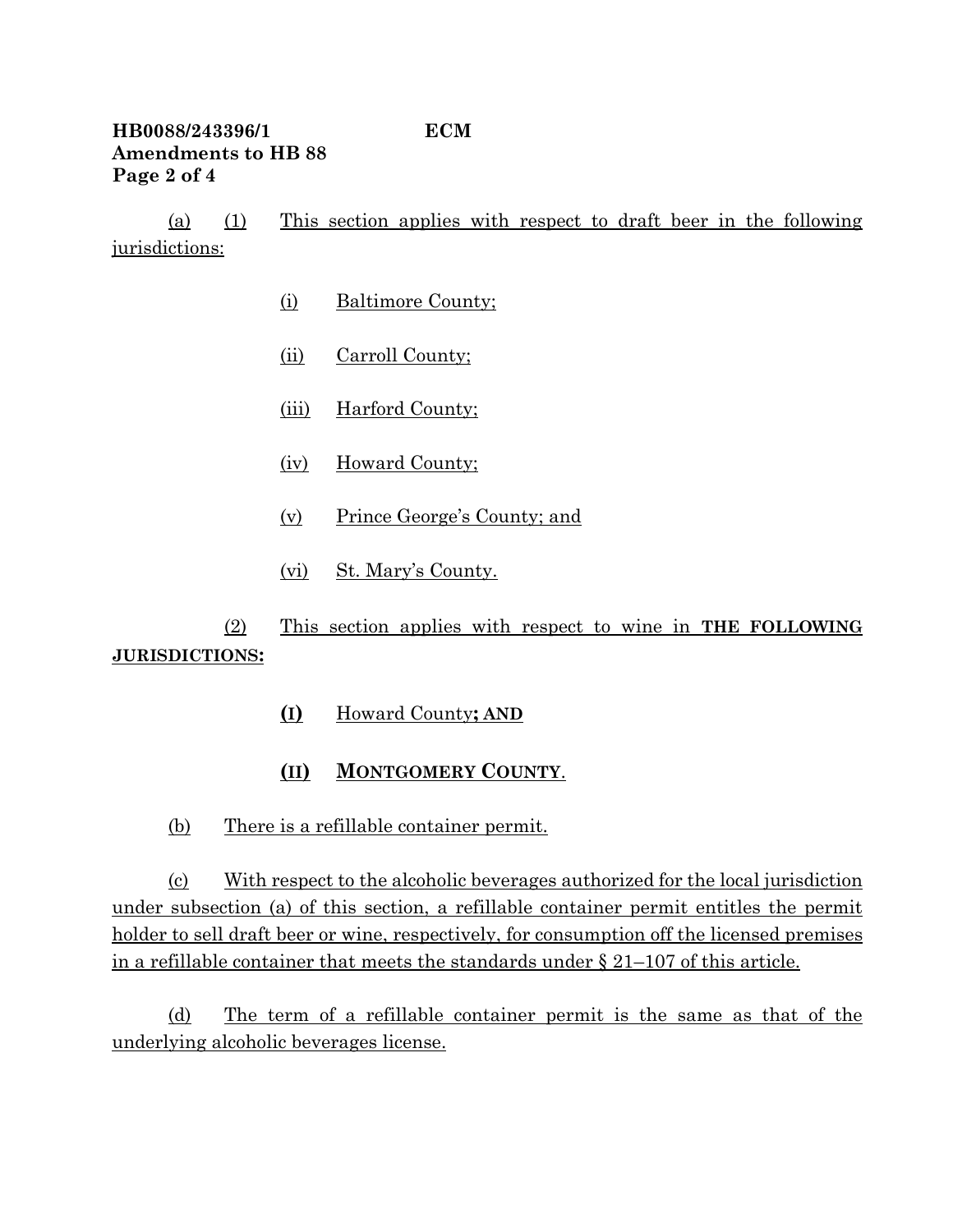(e) Except as otherwise specifically provided, the hours of sale for a refillable container permit are the same as those for the underlying alcoholic beverages license.

(f) An applicant who holds an underlying alcoholic beverages license without an off–sale privilege shall meet the same advertising, posting of notice, and public hearing requirements as those for the underlying license.

(g) A holder of a refillable container permit may refill only a refillable container that meets the standards under § 21–107 of this article.".

On page 2, in line 7, after "**CONTAINER**" insert "**THAT MEETS THE STANDARDS ESTABLISHED UNDER § 21-107 OF THIS ARTICLE**".

On pages 2 and 3, strike beginning with "**TO**" in line 8 on page 2 down through "**(H)**" in line 3 on page 3.

On page 3, after line 4, insert:

## "21–107.

(a) This section governs the standards for and use of containers that may be sold, filled, and refilled under the authority of a refillable container permit issued under this article.

(c) To be used as a refillable container for wine under the authority of a refillable container permit issued under this article, a container shall:

(1) Have a capacity of not less than 17 ounces and not more than 34 ounces;

(2) Be sealable;

(Over)